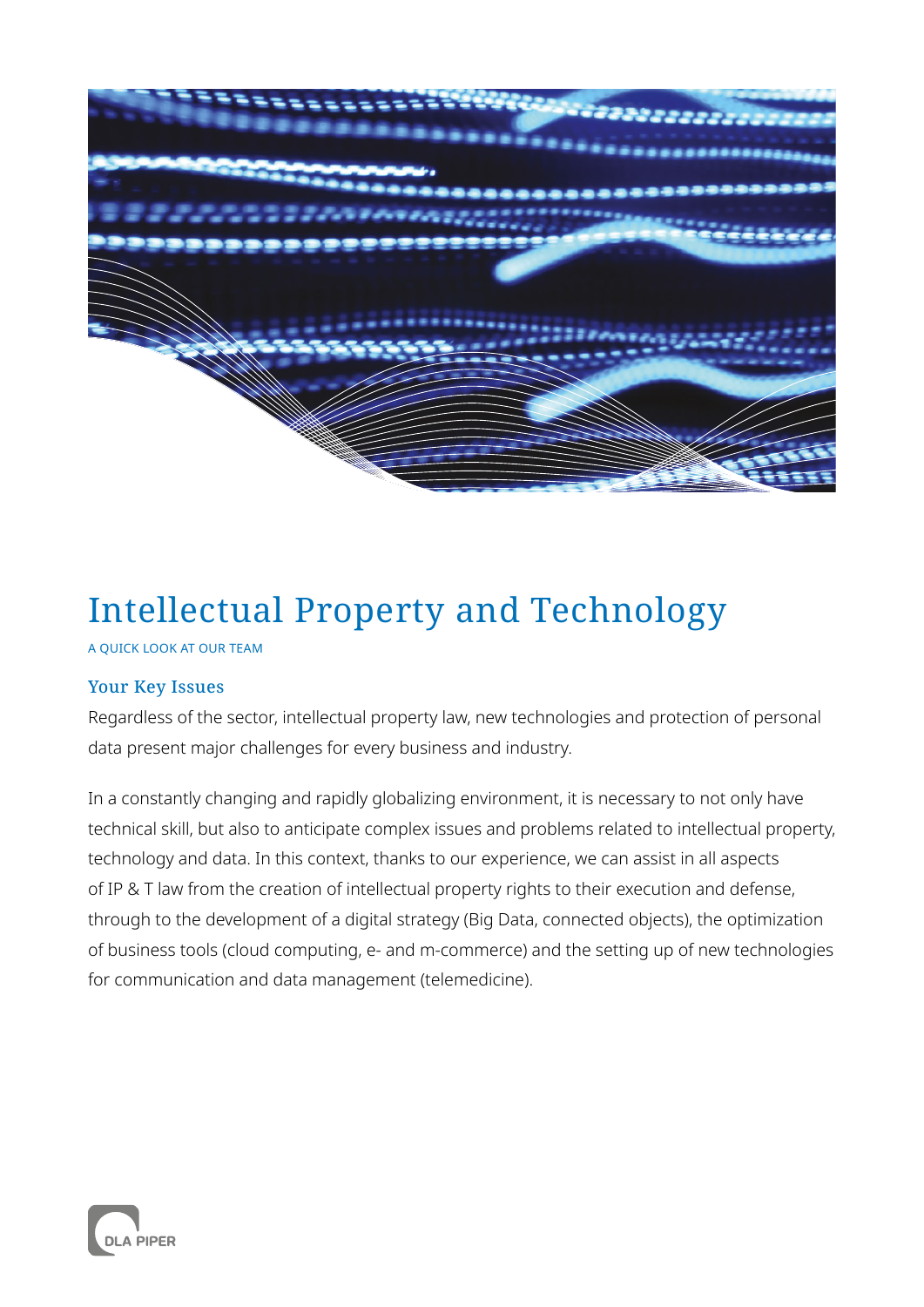# Our Practice Areas

#### HOW WE CAN HELP

Our team will help you find the operational solutions that meet your needs:

# Technology

Advising on, drafting and negotiating contracts in several technology-related areas:

- **•** Digital transformationintelligence, big data
- **•** Running e-commerce, marketing, and ERP platforms
- **•** Implementing e-payment, fraud management, order management, and IT service management, cloud, internet of things, artificial Solutions
- **•** Outsourcing of IT infrastructure, business processes, helpdesk, and SOC
- **•** Licensing, maintenance, third-party application maintenance
- **•** Extensive business-line and industry experience: retail, luxury goods, healthcare, technology, aeronautics, and manufacturing

#### Industrial and Commercial Contracts – Business Law

- **•** Supply chain organization, sourcing strategies, distribution and digital transformation of operations
- **•** Advising on supplier/provider and client/distributor/ consumer relations
- **•** Drafting and negotiating contracts for the purchase/ provision of goods/services, sourcing, strategic partnerships, distribution/franchise/commission/agency and B2C sales
- **•** E-commerce
- **•** Marketing, advertising, sales promotion
- **•** Extensive business-line and industry experience: e-commerce, retail, FMCG logistics, luxury goods, technology, aeronautics
- **•** 150 lawyers specialized in industrial and commercial contracts and business law in Europe, the Middle East, the Americas, Asia, and Australia

#### Data Protection and Governance

- **•** Help with your company's digital transformation.
- **•** Support while you develop new products and services to incorporate data privacy by design (connected smart objects, artificial intelligence, data lakes, big data, telemedicine platforms, etc.) and privacy-impact analyses.
- **•** Management of the data retention, security policy.
- **•** Setting up cybersecurity programs (security by design), advising on what kind of notice to provide, asset protection, and risk analysis.
- **•** Data management as part of compliance programs: whistleblowing, e-discovery, know your client, government investigations, internal investigations:
- **•** Pre-acquisition compliance audits for companies being bought or sold and investment funds.
- **•** Evaluation of GDPR programs to guarantee their continuity, language, and the update of binding corporate rules.
- **•** Advice on personal data issues in the healthcare field (clinical trials, drug safety, cosmetics safety).
- **•** Preparation of and assistance with government audits, assistance with drafting replies to requests from data subjects to exercise their rights.

#### Telecommunications

Strategic projects in the telecommunications industry and the telecoms/media convergence, and advising on telecoms regulations:

- **•** Communications services
- **•** Contracts regarding satellites and undersea cables
- **•** Infrastructure sharing
- **•** Contracts regarding telecommunications towers and data centers
- **•** MVNO implementation
- **•** Network and interconnection licenses
- **•** Frequency management
- **•** Mobile money
- **•** Pricing
- **•** Import/export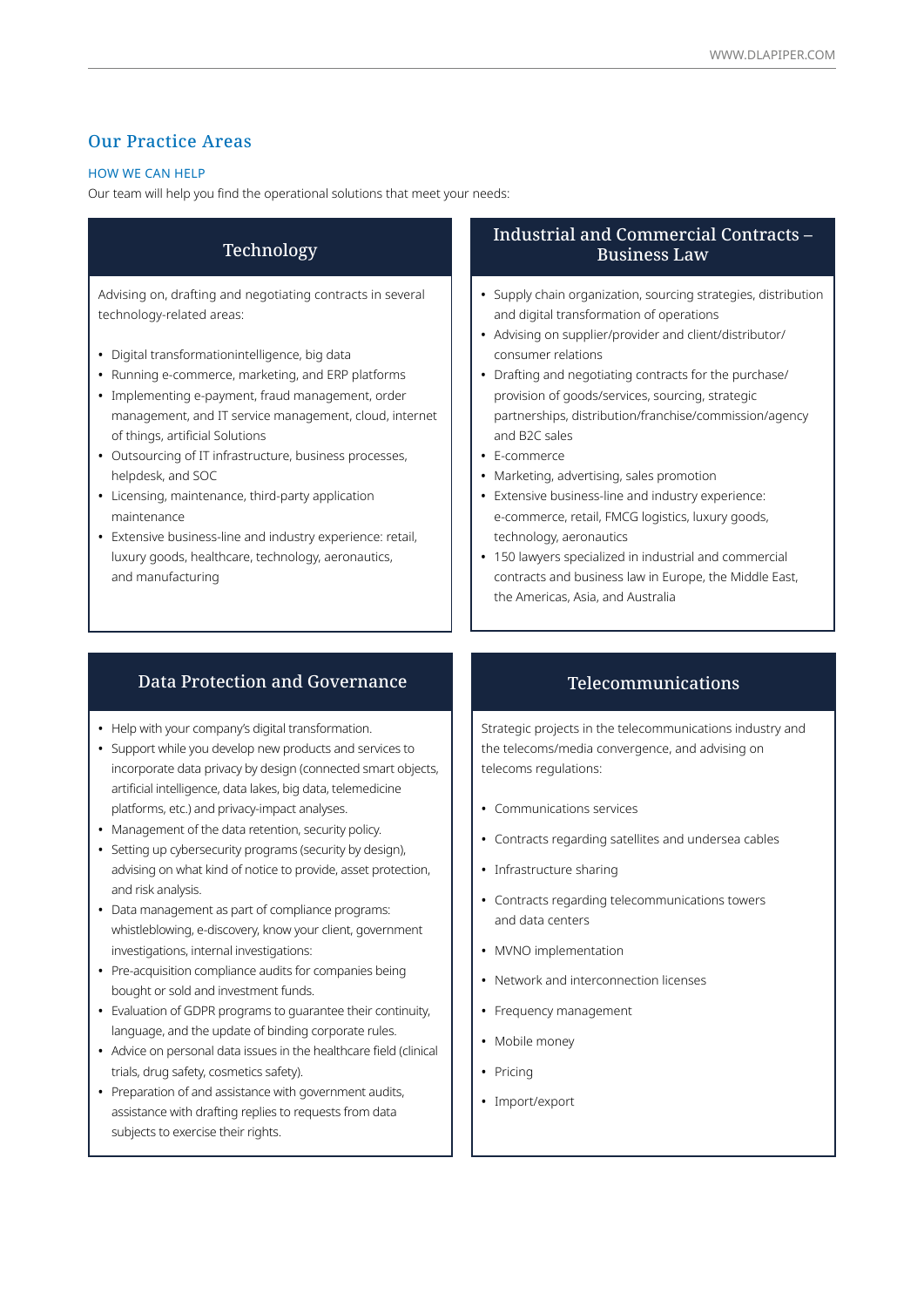## Intellectual Property

- **•** Recognized expertise in intellectual property law, including trademarks, patents, drawings and models, domain names, copyright, image rights, and know-how.
- **•** Advising on, for example, the strategy for registering trademarks, drawings and models, and domain names, and worldwide portfolio management.
- **•** Litigation in these areas, defense of intellectual property rights at the national, European Union, and international level, in connection with any civil or criminal action for infringement, nullity, forfeiture, and/or unfair competition.
- **•** Contracts (license, sale/acquisition, research and development agreement).

## Commercial and Information Technology Litigation

- **•** Experts in procedural strategy, our lawyers handle all issues related to Information Technology litigation (litigation related to IT projects, counterfeit software, piracy, security vulnerabilities) and Commercial Litigation (law on distribution, e-commerce, unfair competition, advertising, and sudden termination of established commercial relations).
- **•** Our lawyers are trained in alternative dispute resolution methods, including mediation and conciliation.

#### OUR INTELLECTUAL PROPERTY AND TECHNOLOGY TEAM IN FRANCE



**Stéphane Lemarchand** Partner, Managing Director for Clients & Sectors Intellectual Property and Technology +33 (0)1 40 15 24 46 stephane.lemarchand@dlapiper.com **Fabienne Panneau**



# **Denise Lebeau-Marianna**

Partner Data Protection +33 (0)1 40 15 24 98 denise.lebeau-marianna@dlapiper.com



#### **Gregory Tulquois**

Partner, Global co-Chair Commercial Contracts Commercial and Industrial Contracts – Economic Law +33 (0)1 40 15 24 28 gregory.tulquois@dlapiper.com



#### **Jonathan Rofé**

Partner, Location Head Intellectual Property and Technology +33 (0)1 40 15 25 31 jonathan.rofe@dlapiper.com



Commercial and Information Technology Litigation +33 (0)1 40 15 24 83 fabienne.panneau@dlapiper.com



# **Frank Valentin**

Partner Intellectual Property +33 (0)1 40 15 24 00 frank.valentin@dlapiper.com

Our Intellectual Property and Technology Team in France is one of the market's largest and includes close to 35 specialized lawyers, including 6 partners, who are part of an international team of 550 lawyers.